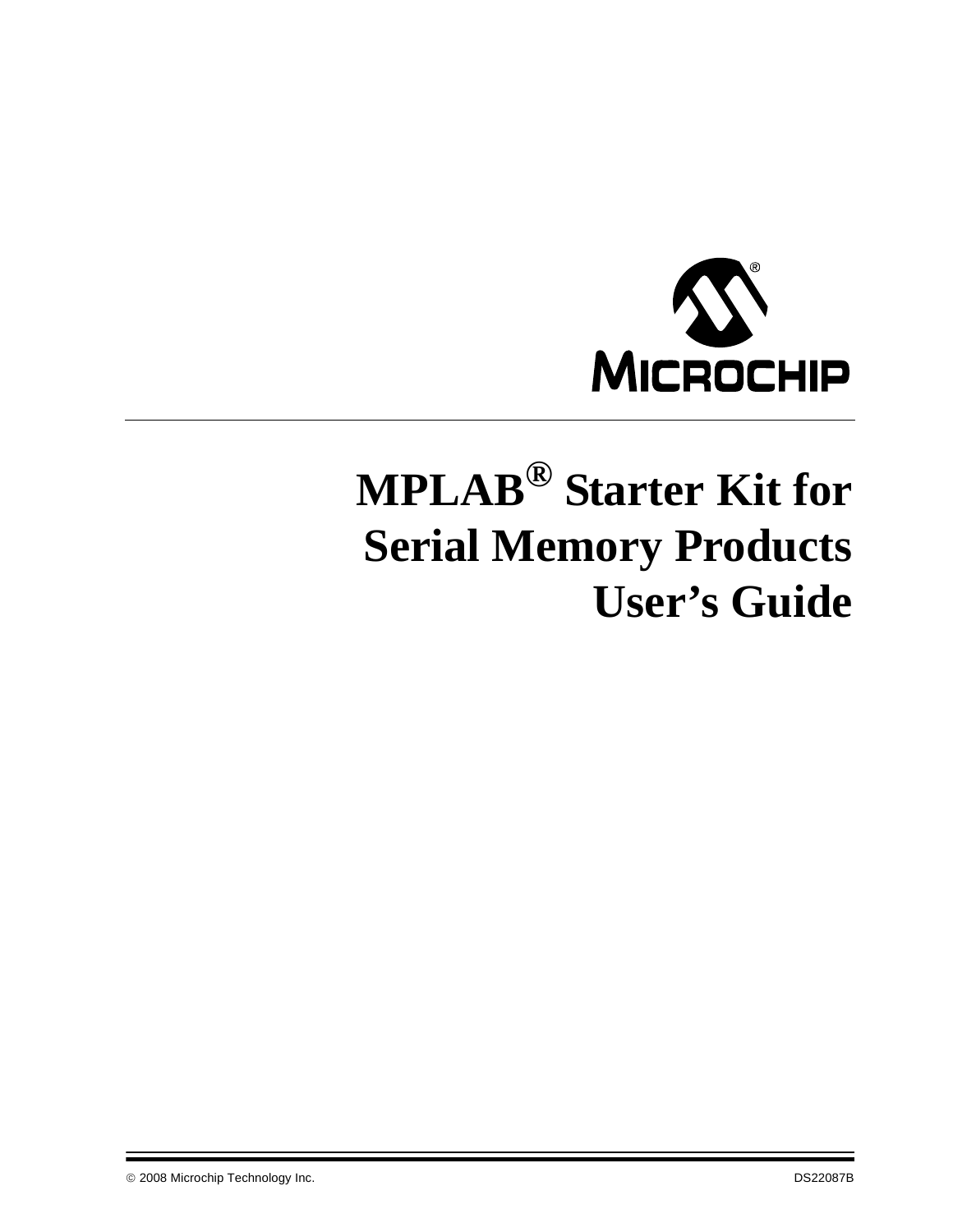#### **Note the following details of the code protection feature on Microchip devices:**

- Microchip products meet the specification contained in their particular Microchip Data Sheet.
- Microchip believes that its family of products is one of the most secure families of its kind on the market today, when used in the intended manner and under normal conditions.
- There are dishonest and possibly illegal methods used to breach the code protection feature. All of these methods, to our knowledge, require using the Microchip products in a manner outside the operating specifications contained in Microchip's Data Sheets. Most likely, the person doing so is engaged in theft of intellectual property.
- Microchip is willing to work with the customer who is concerned about the integrity of their code.
- Neither Microchip nor any other semiconductor manufacturer can guarantee the security of their code. Code protection does not mean that we are guaranteeing the product as "unbreakable."

Code protection is constantly evolving. We at Microchip are committed to continuously improving the code protection features of our products. Attempts to break Microchip's code protection feature may be a violation of the Digital Millennium Copyright Act. If such acts allow unauthorized access to your software or other copyrighted work, you may have a right to sue for relief under that Act.

Information contained in this publication regarding device applications and the like is provided only for your convenience and may be superseded by updates. It is your responsibility to ensure that your application meets with your specifications. MICROCHIP MAKES NO REPRESENTATIONS OR WARRANTIES OF ANY KIND WHETHER EXPRESS OR IMPLIED, WRITTEN OR ORAL, STATUTORY OR OTHERWISE, RELATED TO THE INFORMATION, INCLUDING BUT NOT LIMITED TO ITS CONDITION, QUALITY, PERFORMANCE, MERCHANTABILITY OR FITNESS FOR PURPOSE**.** Microchip disclaims all liability arising from this information and its use. Use of Microchip devices in life support and/or safety applications is entirely at the buyer's risk, and the buyer agrees to defend, indemnify and hold harmless Microchip from any and all damages, claims, suits, or expenses resulting from such use. No licenses are conveyed, implicitly or otherwise, under any Microchip intellectual property rights.

# **QUALITY MANAGEMENT SYSTEM CERTIFIED BY DNV**  $=$  ISO/TS 16949:2002  $=$

#### **Trademarks**

The Microchip name and logo, the Microchip logo, Accuron, dsPIC, KEELOQ, KEELOQ logo, MPLAB, PIC, PICmicro, PICSTART, rfPIC, SmartShunt and UNI/O are registered trademarks of Microchip Technology Incorporated in the U.S.A. and other countries.

FilterLab, Linear Active Thermistor, MXDEV, MXLAB, SEEVAL, SmartSensor and The Embedded Control Solutions Company are registered trademarks of Microchip Technology Incorporated in the U.S.A.

Analog-for-the-Digital Age, Application Maestro, CodeGuard, dsPICDEM, dsPICDEM.net, dsPICworks, dsSPEAK, ECAN, ECONOMONITOR, FanSense, In-Circuit Serial Programming, ICSP, ICEPIC, Mindi, MiWi, MPASM, MPLAB Certified logo, MPLIB, MPLINK, mTouch, PICkit, PICDEM, PICDEM.net, PICtail, PIC<sup>32</sup> logo, PowerCal, PowerInfo, PowerMate, PowerTool, REAL ICE, rfLAB, Select Mode, Total Endurance, WiperLock and ZENA are trademarks of Microchip Technology Incorporated in the U.S.A. and other countries.

SQTP is a service mark of Microchip Technology Incorporated in the U.S.A.

All other trademarks mentioned herein are property of their respective companies.

© 2008, Microchip Technology Incorporated, Printed in the U.S.A., All Rights Reserved.



*Microchip received ISO/TS-16949:2002 certification for its worldwide headquarters, design and wafer fabrication facilities in Chandler and Tempe, Arizona; Gresham, Oregon and design centers in California and India. The Company's quality system processes and procedures are for its PIC® MCUs and dsPIC® DSCs, KEELOQ® code hopping devices, Serial EEPROMs, microperipherals, nonvolatile memory and analog products. In addition, Microchip's quality system for the design and manufacture of development systems is ISO 9001:2000 certified.*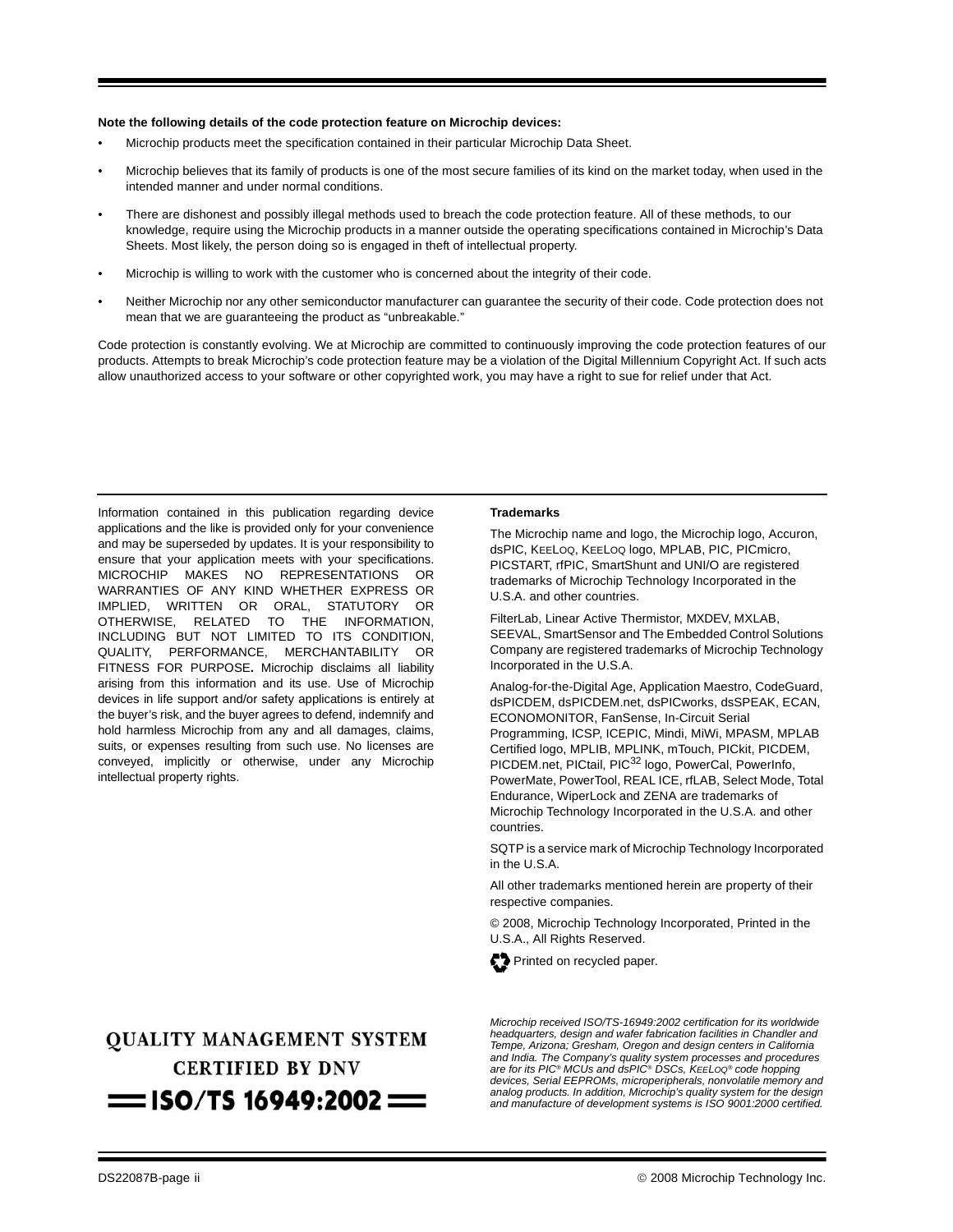

# **Table of Contents**

| <b>Chapter 1. Introduction</b>                 |  |
|------------------------------------------------|--|
|                                                |  |
|                                                |  |
|                                                |  |
| <b>Chapter 2. Using the Memory Starter Kit</b> |  |
|                                                |  |
|                                                |  |
|                                                |  |
|                                                |  |
|                                                |  |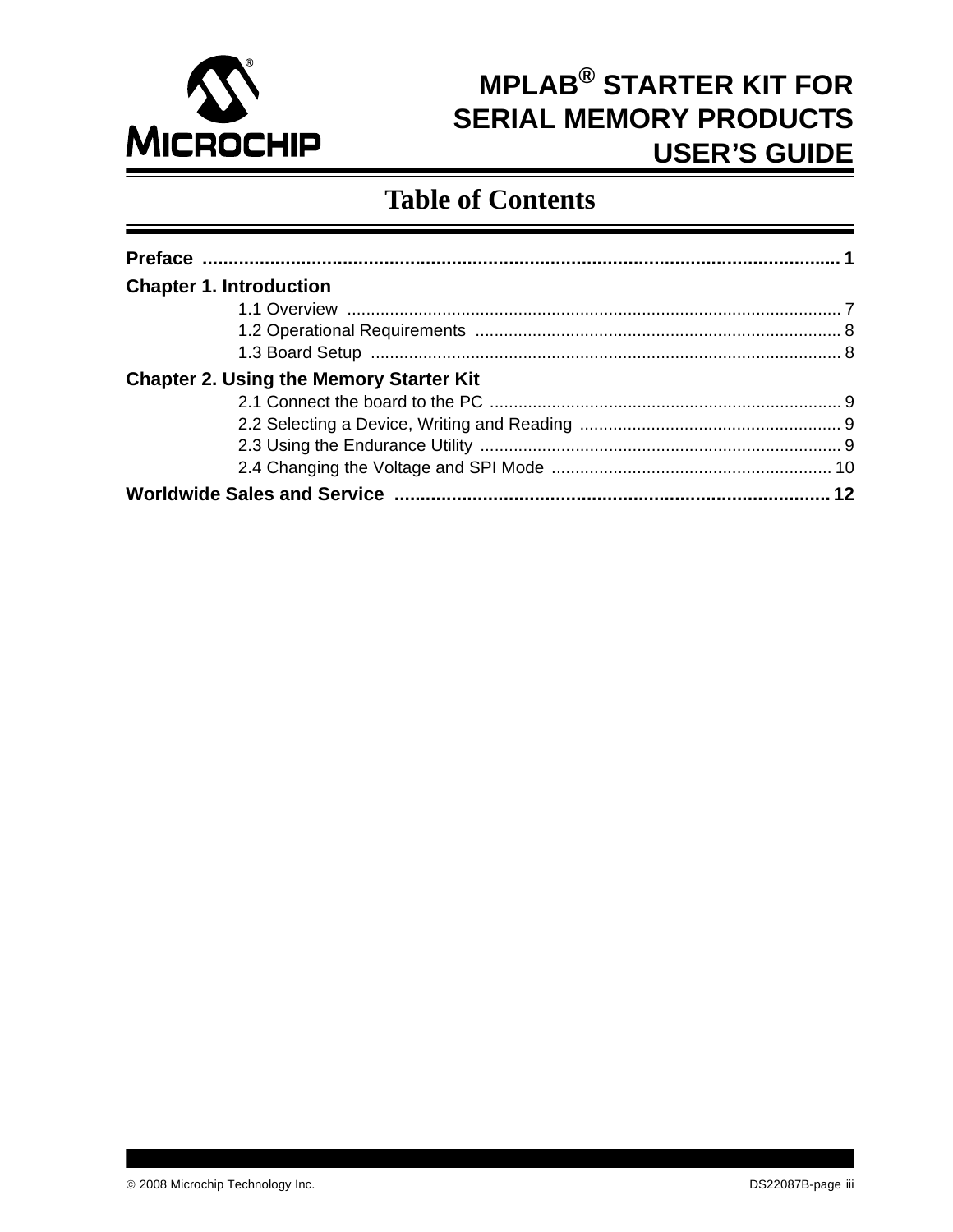**NOTES:**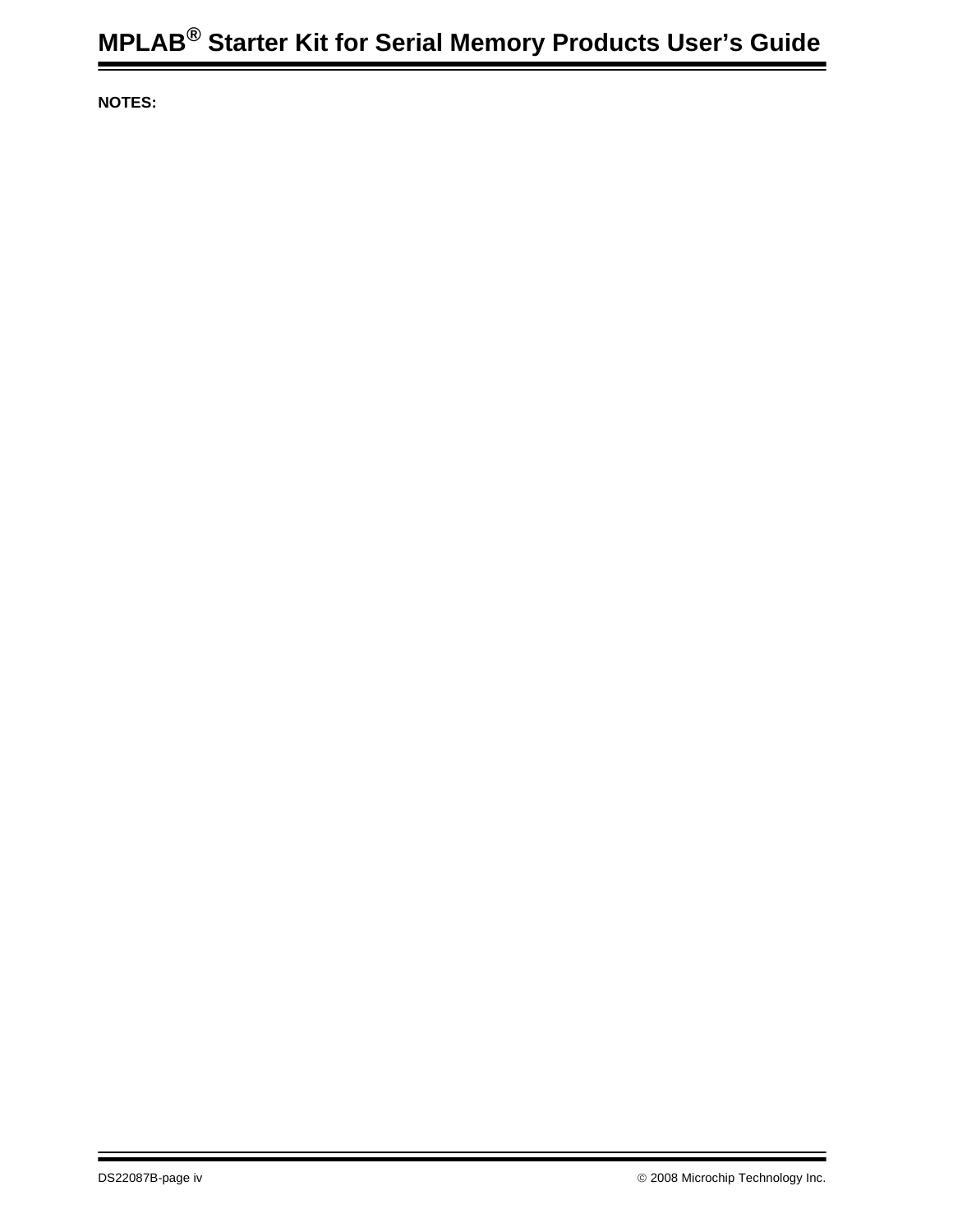<span id="page-4-0"></span>

# **Preface**

# **NOTICE TO CUSTOMERS**

**All documentation becomes dated, and this manual is no exception. Microchip tools and documentation are constantly evolving to meet customer needs, so some actual dialogs and/or tool descriptions may differ from those in this document. Please refer to our web site (www.microchip.com) to obtain the latest documentation available.**

**Documents are identified with a "DS" number. This number is located on the bottom of each page, in front of the page number. The numbering convention for the DS number is "DSXXXXXA", where "XXXXX" is the document number and "A" is the revision level of the document.**

**For the most up-to-date information on development tools, see the MPLAB® IDE online help. Select the Help menu, and then Topics to open a list of available online help files.**

# **INTRODUCTION**

This chapter contains general information that will be useful to know before you use the MPLAB Starter Kit for Serial Memory Products. Items discussed in this chapter include:

- • [Document Layout](#page-4-1)
- • [Conventions Used in this Guide](#page-5-0)
- • [Warranty Registration](#page-5-1)
- • [Recommended Reading](#page-6-0)
- • [The Microchip Web Site](#page-6-1)
- • [Development Systems Customer Change Notification Service](#page-6-2)
- • [Customer Support](#page-8-0)
- • [Document Revision History](#page-8-1)

# <span id="page-4-1"></span>**DOCUMENT LAYOUT**

This document describes how to use the starter kit as a programmer and debug tool for serial memory products and their capabilities. The manual layout is as follows:

- **• [Chapter 1. Introduction](#page-10-2)** This chapter introduces the starter kit and provides an overview of its features.
- **[Chapter 2. Using the Memory Starter Kit](#page-12-4)** This chapter describes the Memory Starter Kit functionality.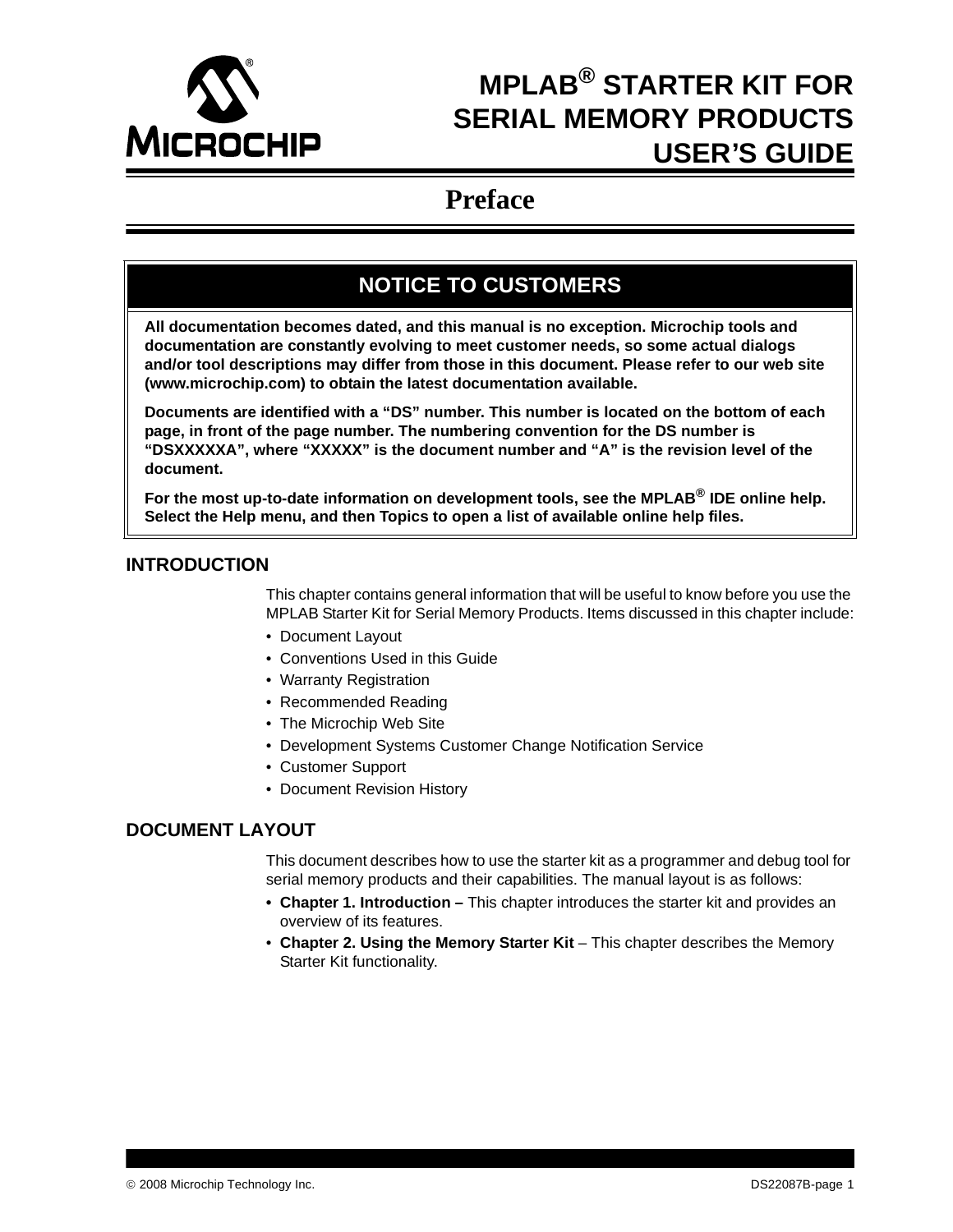# <span id="page-5-0"></span>**CONVENTIONS USED IN THIS GUIDE**

This manual uses the following documentation conventions:

#### **DOCUMENTATION CONVENTIONS**

| <b>Description</b>                                  | <b>Represents</b>                                                                                            | <b>Examples</b>                                 |  |
|-----------------------------------------------------|--------------------------------------------------------------------------------------------------------------|-------------------------------------------------|--|
| <b>Arial font:</b>                                  |                                                                                                              |                                                 |  |
| Italic characters                                   | Referenced books                                                                                             | MPLAB <sup>®</sup> IDE User's Guide             |  |
|                                                     | Emphasized text                                                                                              | is the only compiler                            |  |
| Initial caps                                        | A window                                                                                                     | the Output window                               |  |
|                                                     | A dialog                                                                                                     | the Settings dialog                             |  |
|                                                     | A menu selection                                                                                             | select Enable Programmer                        |  |
| Quotes                                              | A field name in a window or<br>dialog                                                                        | "Save project before build"                     |  |
| Underlined, italic text with<br>right angle bracket | A menu path                                                                                                  | File>Save                                       |  |
| <b>Bold characters</b>                              | A dialog button                                                                                              | Click OK                                        |  |
|                                                     | A tab                                                                                                        | Click the Power tab                             |  |
| N'Rnnnn                                             | A number in verilog format,<br>where N is the total number of<br>digits, R is the radix and n is a<br>digit. | 4'b0010, 2'hF1                                  |  |
| Text in angle brackets $\lt$ >                      | A key on the keyboard                                                                                        | Press <enter>, <f1></f1></enter>                |  |
| <b>Courier New font:</b>                            |                                                                                                              |                                                 |  |
| <b>Plain Courier New</b>                            | Sample source code                                                                                           | #define START                                   |  |
|                                                     | Filenames                                                                                                    | autoexec.bat                                    |  |
|                                                     | File paths                                                                                                   | $c:\mctan$                                      |  |
|                                                     | Keywords                                                                                                     | _asm, _endasm, static                           |  |
|                                                     | Command-line options                                                                                         | $-Opa+, -Opa-$                                  |  |
|                                                     | <b>Bit values</b>                                                                                            | 0, 1                                            |  |
|                                                     | Constants                                                                                                    | 0xFF, 'A'                                       |  |
| <b>Italic Courier New</b>                           | A variable argument                                                                                          | file.o, where file can be<br>any valid filename |  |
| Square brackets []                                  | Optional arguments                                                                                           | mcc18 [options] file<br>[options]               |  |
| Curly brackets and pipe<br>character: $\{   \}$     | Choice of mutually exclusive<br>arguments; an OR selection                                                   | errorlevel $\{0 1\}$                            |  |
| Ellipses                                            | Replaces repeated text                                                                                       | var_name [, var_name]                           |  |
|                                                     | Represents code supplied by<br>user                                                                          | void main (void)<br>∤…                          |  |

### <span id="page-5-1"></span>**WARRANTY REGISTRATION**

Please complete the enclosed Warranty Registration Card and mail it promptly. Sending in the Warranty Registration Card entitles you to receive new product updates. Interim software releases are available at the Microchip web site.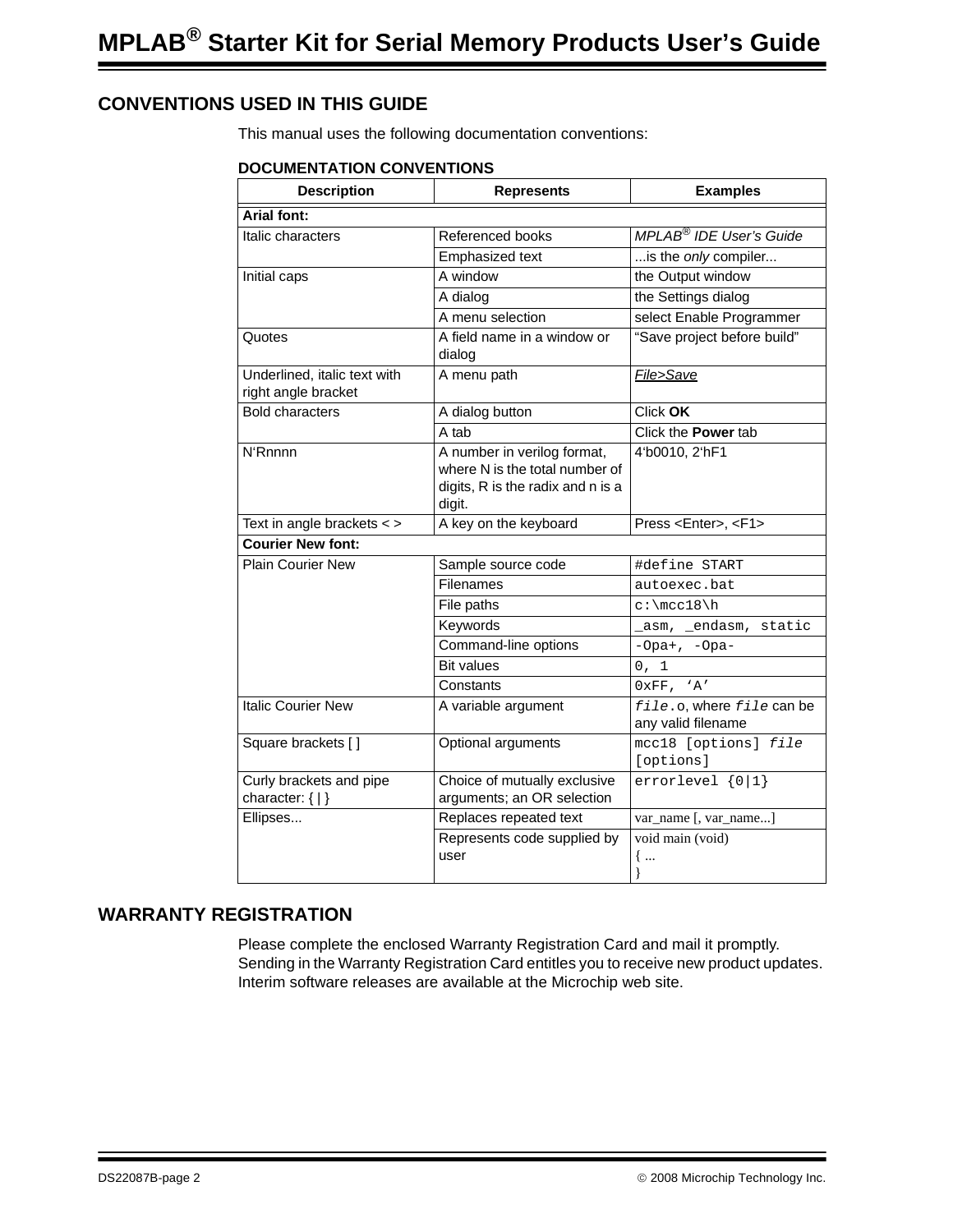### <span id="page-6-0"></span>**RECOMMENDED READING**

This user's guide describes how to use the MPLAB Starter Kit for Serial Memory Products. Other useful documents are listed below. The following Microchip documents are available and recommended as supplemental reference resources.

#### **Readme Files**

For the latest information on using other tools, read the tool-specific Readme files in the Readmes subdirectory of the MPLAB IDE installation directory. The Readme files contain update information and known issues that may not be included in this user's guide.

- **I 2C™ Serial EEPROM Family Data Sheet (DS21930)**
- **SPI Serial EEPROM Family Data Sheet (DS22040**
- **Microwire Serial EEPROM Family Data Sheet (DS21929)**
- **UNI/O® Serial EEPROM Family Data Sheet (DS22067)**
- **MPLAB**® **IDE User's Guide (DS51519)**
- **Recommended Usage of Microchip I2C™ Serial EEPROM Devices (DS01028)**
- **Recommended Usage of Microchip SPI Serial EEPROM Devices (DS01040)**
- **Recommended Usage of Microchip Microwire Serial EEPROM Devices (DS01029)**

### <span id="page-6-1"></span>**THE MICROCHIP WEB SITE**

Microchip provides online support via our web site at [www.microchip.com](http://www.microchip.com). This web site is used as a means to make files and information easily available to customers. Accessible by using your favorite Internet browser, the web site contains the following information:

- **Product Support** Data sheets and errata, application notes and sample programs, design resources, user's guides and hardware support documents, latest software releases and archived software
- **General Technical Support** Frequently Asked Questions (FAQs), technical support requests, online discussion groups, Microchip consultant program member listing
- **Business of Microchip** Product selector and ordering guides, latest Microchip press releases, listing of seminars and events, listings of Microchip sales offices, distributors and factory representatives

### <span id="page-6-2"></span>**DEVELOPMENT SYSTEMS CUSTOMER CHANGE NOTIFICATION SERVICE**

Microchip's customer notification service helps keep customers current on Microchip products. Subscribers will receive e-mail notification whenever there are changes, updates, revisions or errata related to a specified product family or development tool of interest.

To register, access the Microchip web site at [www.microchip.com,](http://www.microchip.com) click on Customer Change Notification and follow the registration instructions.

The Development Systems product group categories are:

- **Compilers** The latest information on Microchip C compilers and other language tools. These include the MPASM™, MPLINK™ object linkers, and MPLIB™ object librarians.
- **In-Circuit Emulators** The latest information on Microchip in-circuit emulators. These include the MPLAB REAL ICE and MPLAB ICE 2000 in-circuit emulators.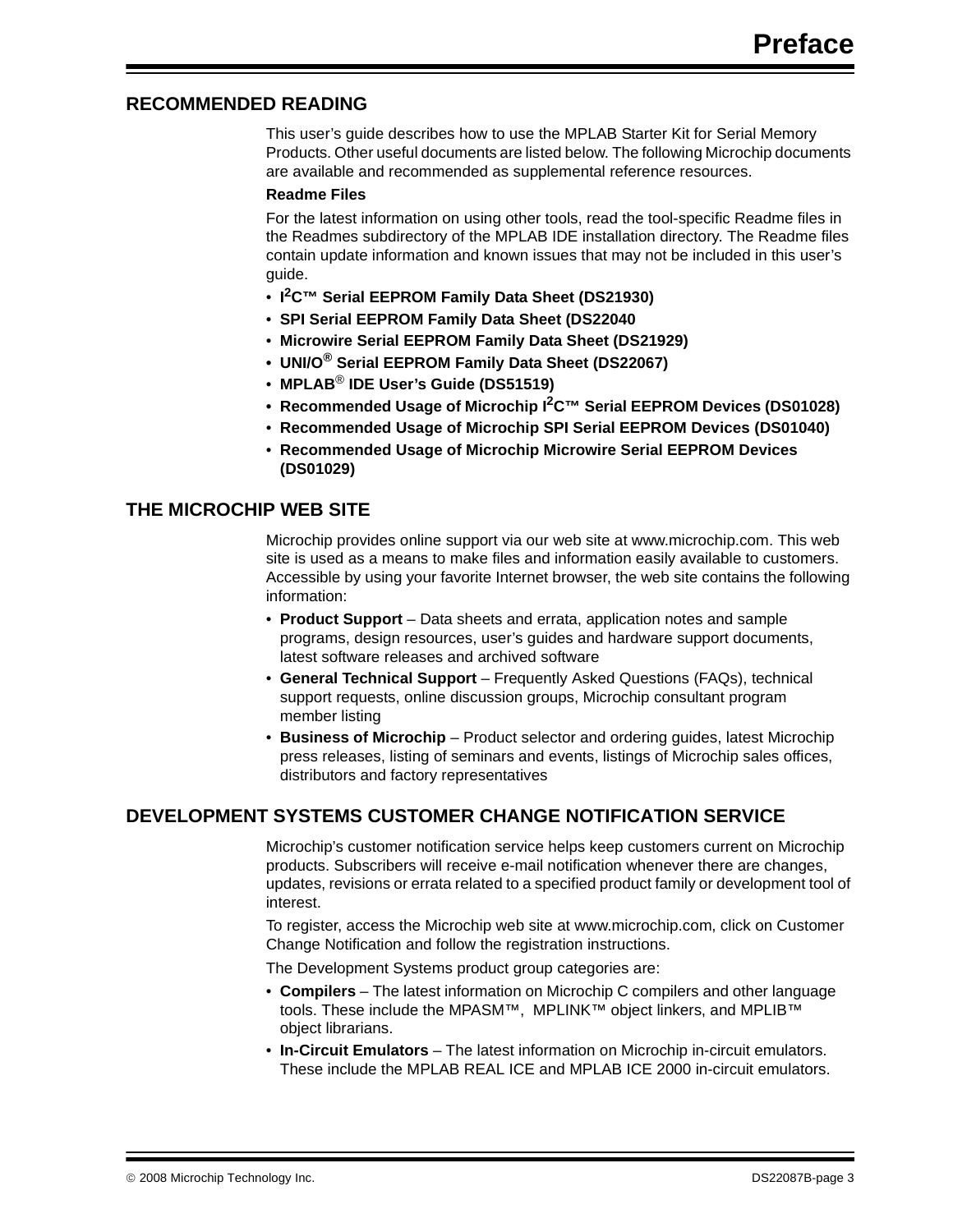- **In-Circuit Debuggers** The latest information on Microchip in-circuit debuggers. These include MPLAB ICD 2 and PICkit™ 2.
- **MPLAB IDE** The latest information on Microchip MPLAB IDE, the Windows<sup>®</sup> Integrated Development Environment for development systems tools. This list is focused on the MPLAB IDE, MPLAB IDE Project Manager, MPLAB Editor and MPLAB SIM simulator, as well as general editing and debugging features.
- **Programmers** The latest information on Microchip programmers. These include the MPLAB PM3 device programmer and the PICSTART<sup>®</sup> Plus and 2 development programmers.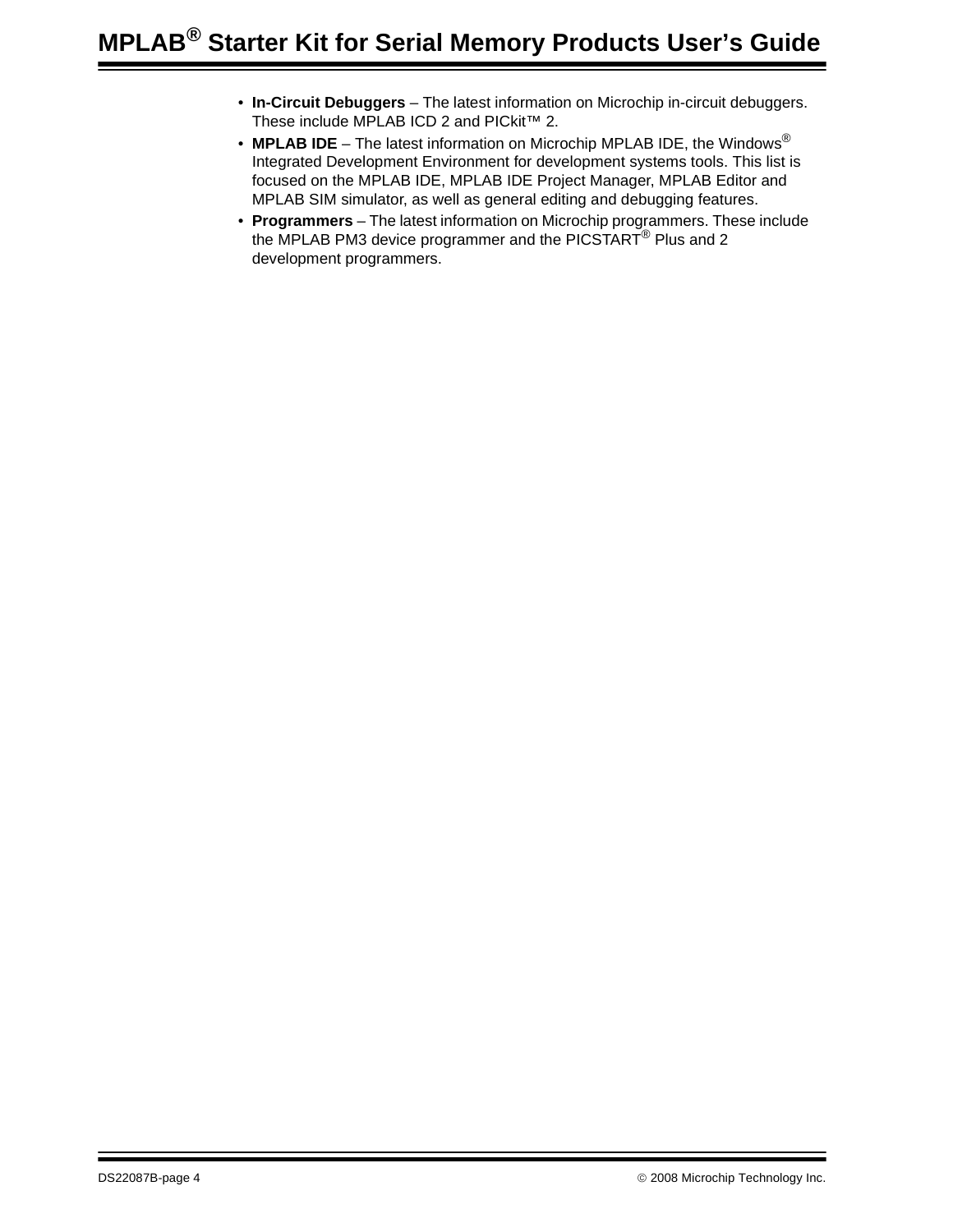# <span id="page-8-0"></span>**CUSTOMER SUPPORT**

Users of Microchip products can receive assistance through several channels:

- Distributor or Representative
- Local Sales Office
- Field Application Engineer (FAE)
- Technical Support

Customers should contact their distributor, representative or field application engineer (FAE) for support. Local sales offices are also available to help customers. A listing of sales offices and locations is included in the back of this document.

Technical support is available through the web site at:<http://support.microchip.com>

### <span id="page-8-1"></span>**DOCUMENT REVISION HISTORY**

#### **Revision A (April 2008)**

• Initial Release of this Document

#### **Revision B (October 2008)**

• Updated UNI/O trademark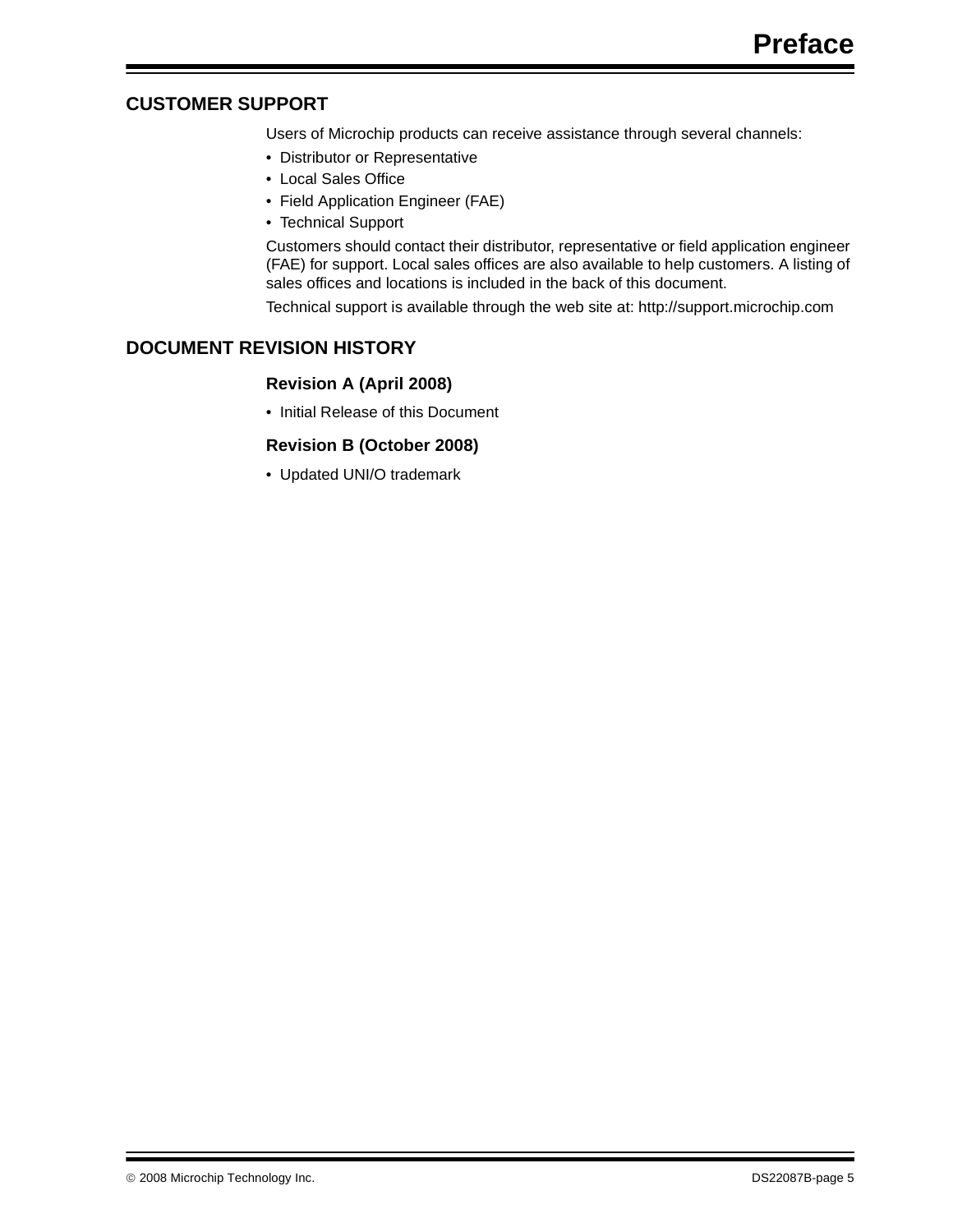**NOTES:**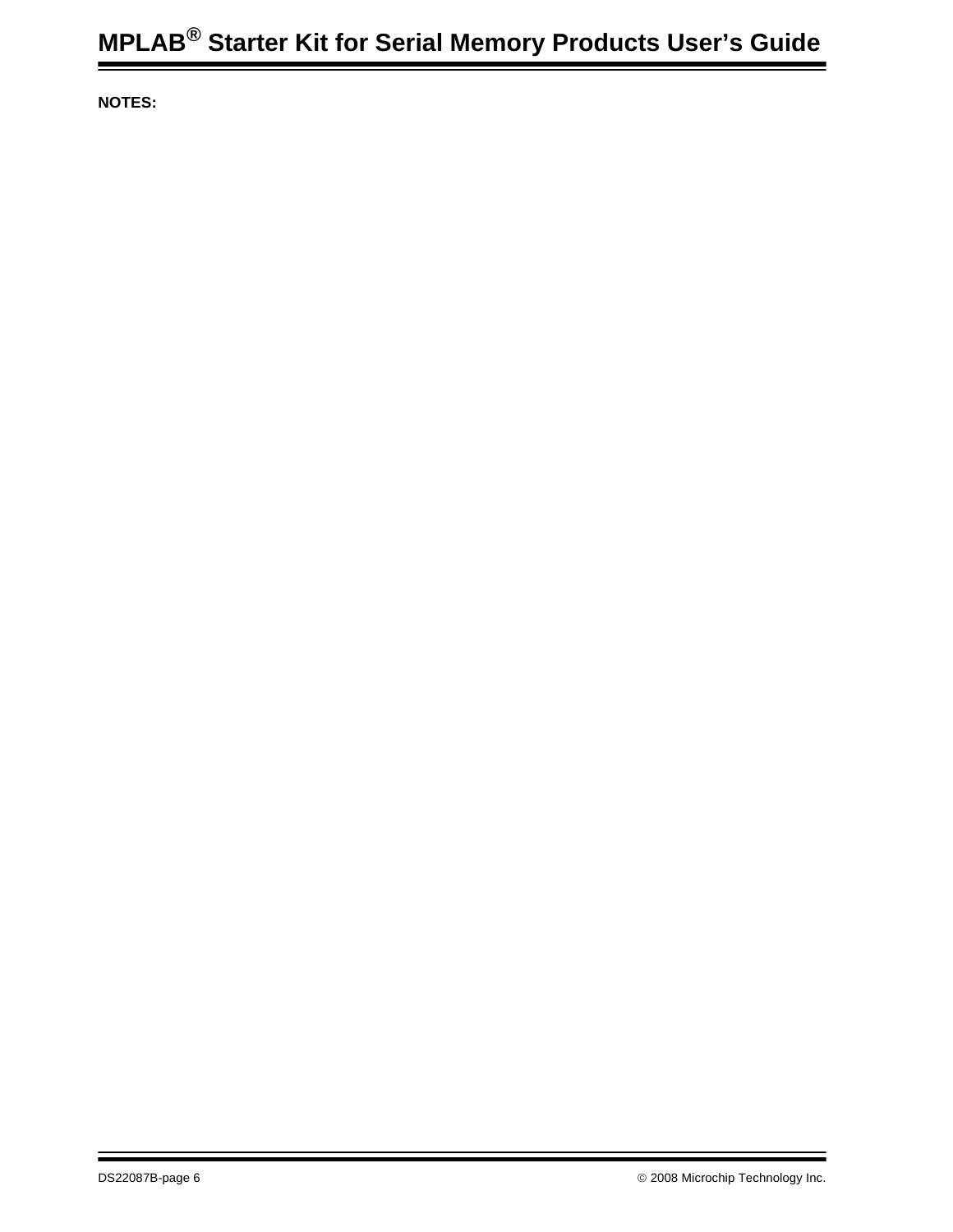<span id="page-10-0"></span>

# <span id="page-10-2"></span>**Chapter 1. Introduction**

Thank you for purchasing Microchip Technology's MPLAB<sup>®</sup> Starter Kit for Serial Memory Products. This kit allows the user to read, write and verify any Microchip serial memory product including  $I^2C^{TM}$ , SPI, Microwire, and UNI/O<sup>®</sup> bus protocols. It also includes a built-in utility that tests EEPROM endurance.

This chapter introduces the Memory Starter Kit and provides an overview of its features. Topics covered include:

- • [Overview](#page-10-1)
- • [Operational Requirements](#page-11-0)
- • [Board Setup](#page-11-1)

### <span id="page-10-1"></span>**1.1 OVERVIEW**

The MPLAB Starter Kit for Serial Memory Products connects directly to the USB port on a computer. The PC USB connection supplies communications and power to the board.

The Memory Starter Kit includes programmer circuitry that allows data to be programmed onto the serial memory device and to verify its contents, all using MPLAB IDE.

The MPLAB Starter Kit for Serial Memory Products was designed to be a simple to use, yet powerful tool for people designing or troubleshooting serial memory applications. Apart from programming and reading the contents of all Microchip serial memory devices, it can help understand the communications between the memory device and a microcontroller, and to troubleshoot application problems.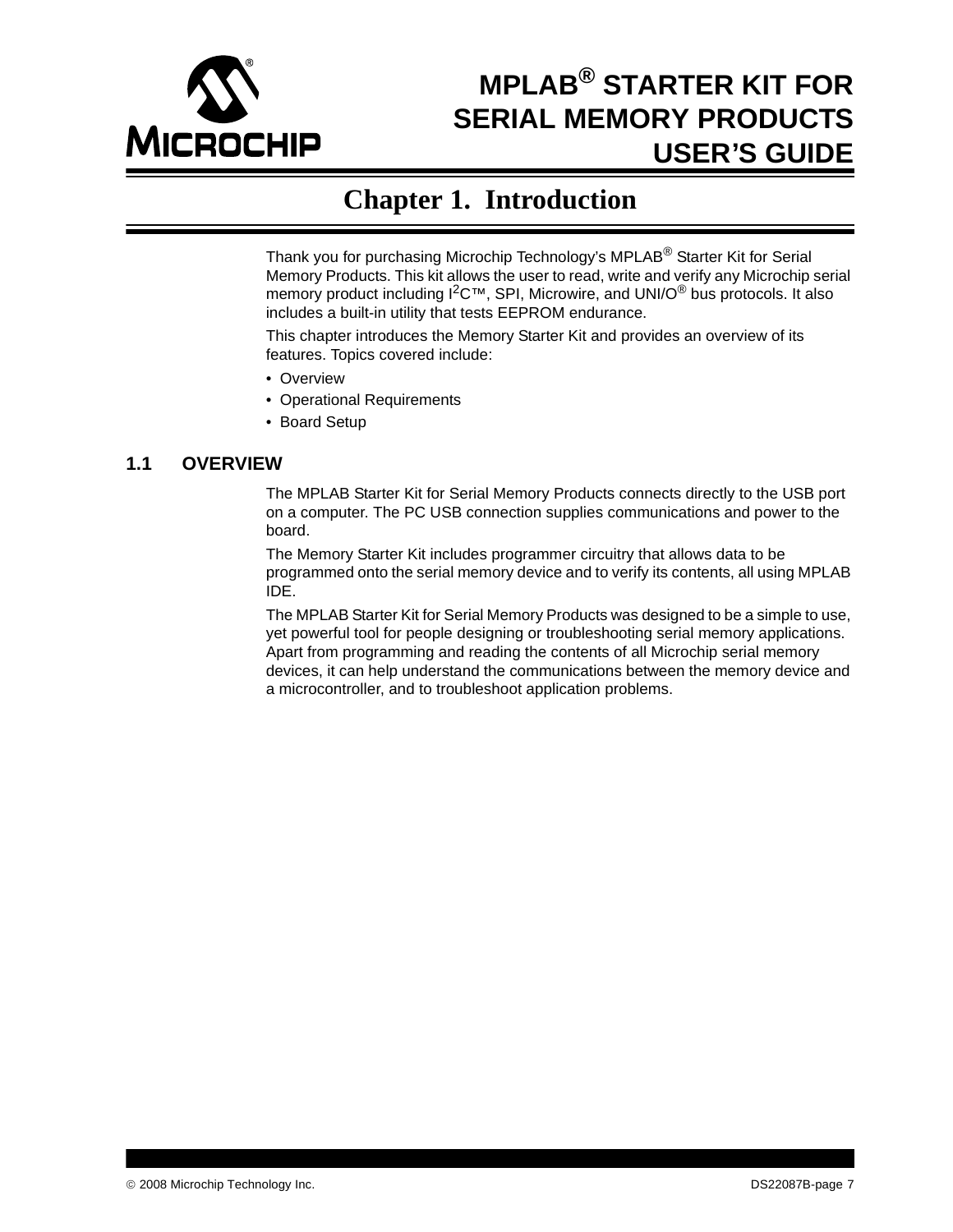# <span id="page-11-0"></span>**1.2 OPERATIONAL REQUIREMENTS**

To communicate with and program the MPLAB Starter Kit for Serial Memory Products, the following hardware and software requirements must be met:

- PC compatible system
- An available USB port on PC or powered USB hub
- CD-ROM drive
- Windows<sup>®</sup> 2000 SP4, Windows XP SP2, and Windows Vista™ (32-Bit)\* Operating Systems

\* Only initial testing has been performed on 32-bit Vista for this release. 64-bit Vista is not supported at this time.

### <span id="page-11-1"></span>**1.3 BOARD SETUP**

[Figure 1-1](#page-11-2) is a drawing of a set up MPLAB Starter Kit for Serial Memory Products. The USB connection provides communication and power to the board.

<span id="page-11-2"></span>**FIGURE 1-1: MPLAB STARTER KIT FOR SERIAL MEMORY PRODUCTS SETUP**

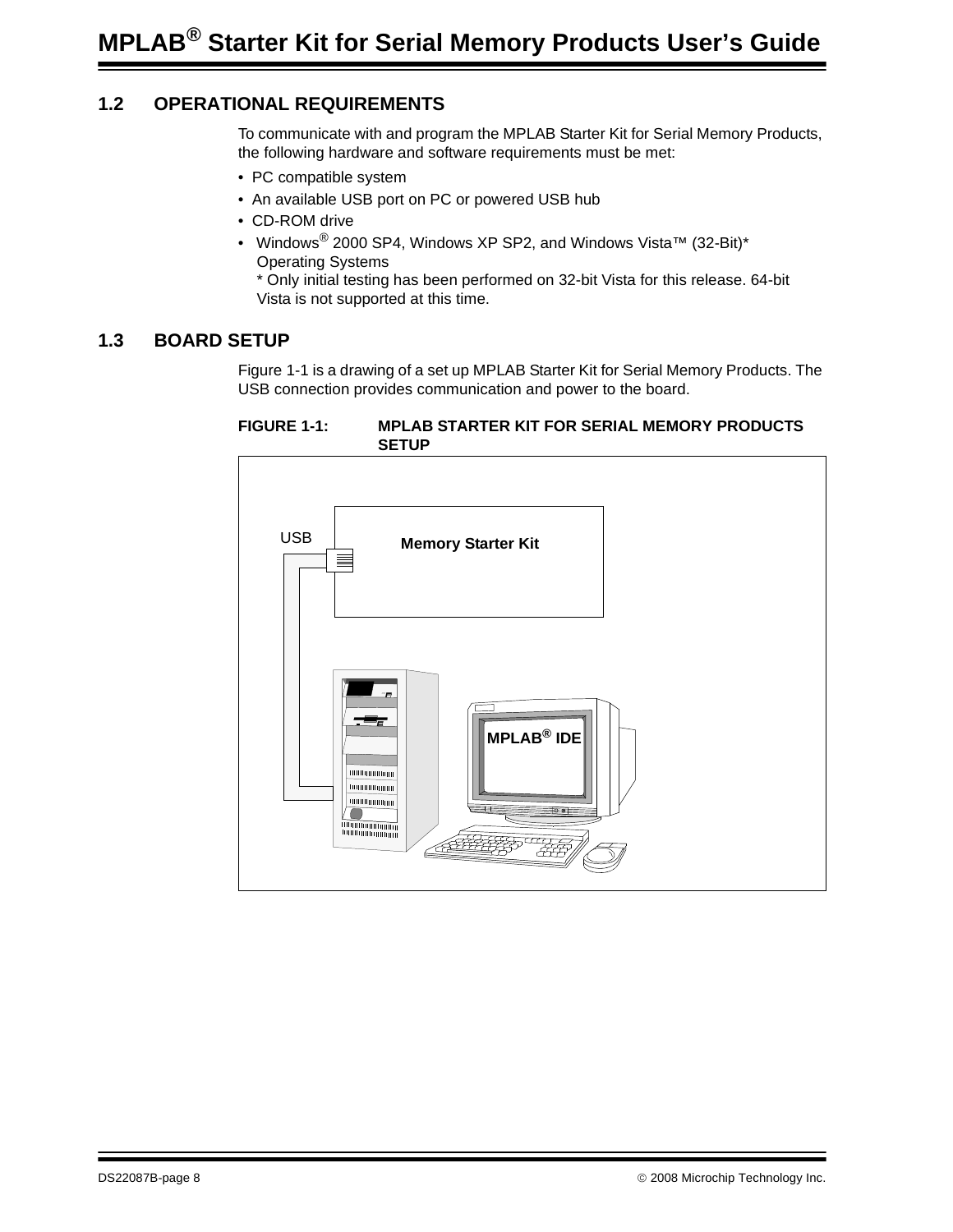

# <span id="page-12-4"></span><span id="page-12-0"></span>**Chapter 2. Using the Memory Starter Kit**

This chapter describes the Memory Starter Kit functionality and how to:

- • [Connect the board to the PC](#page-12-1)
- • [Select a Device, Write and Read](#page-12-2)
- • [Use the Endurance Utility](#page-12-3)
- • [Change the Voltage and SPI Mode](#page-13-0)

### <span id="page-12-1"></span>**2.1 CONNECT THE BOARD TO THE PC**

To run the Memory Starter Kit take these basic steps:

1. Power up the starter kit by connecting the board to the USB port of a computer.

You should briefly see a pop-up balloon in the system tray (lower right of desktop) that states (1) new hardware has been found, (2) drivers are being installed, and (3) new hardware is ready for use. If you do not see these messages and then the Memory Starter Kit does not work, try reconnecting the USB.

2. Start the MPLAB program and select the Memory Starter Kit from the "Tools" pull-down menu. You should then see "Memory Starter Kit connected" in the output window.

# <span id="page-12-2"></span>**2.2 SELECT A DEVICE, WRITE AND READ**

Once you have the board connected, select a device:

- Go to the Configure tool bar and the Select Device window will open. Select "SEExxx" from the Device Family pull-down menu if it is not already selected.
- Next, Select the memory device from the Devices menu.
- Now you are ready to use the Memory Starter Kit.
- Install the device into the 16-pin socket on the board. Be sure to place all Microwire devices in the upper half of the socket, all other devices including SPI, I<sup>2</sup>C, and UNI/O bus parts will go into the bottom half of the socket.
- Read or write to the device by using the Read and Write icons on the top of the GUI. These buttons work in conjunction with the "Read/Write options" pull-downs on the upper left. You can write a pattern or the buffer contents to the array. Select Entire Device or Selected Range for either writing or reading. Check the pull-down menus before reading or writing to get the desired operation.

# <span id="page-12-3"></span>**2.3 USE THE ENDURANCE UTILITY**

The Memory Starter Kit includes a utility that will allow you to test the endurance of any of the serial memory products that Microchip offers. By clicking on the Endurance button, you may select a user defined pattern or select from one of the patterns provided. When writing you have the ability to continuously write, read in between cycles, or even alternate data patterns. The endurance utility will automatically stop whenever a failure occurs.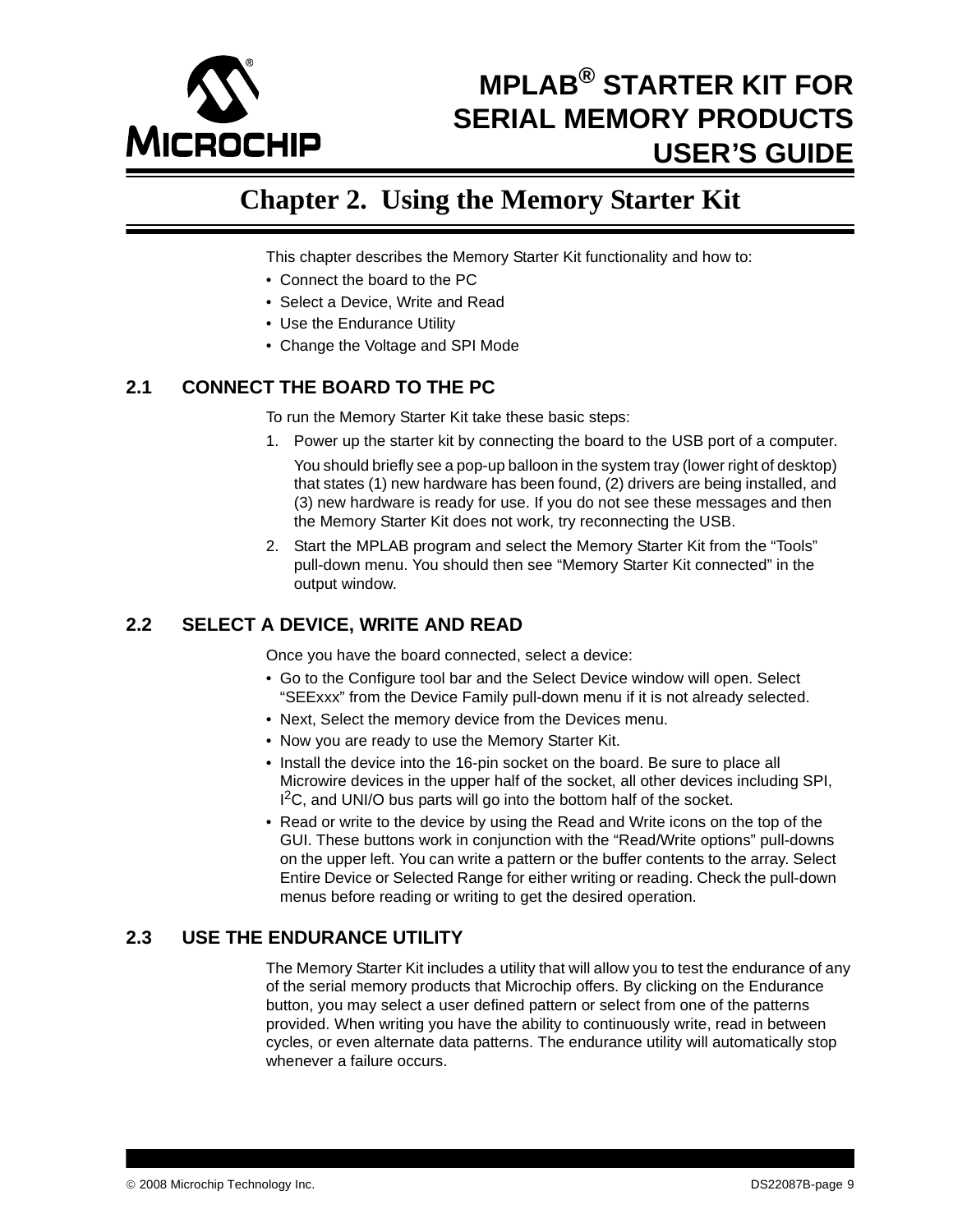# <span id="page-13-0"></span>**2.4 CHANGE THE VOLTAGE AND SPI MODE**

The Memory Starter Kit also gives you the ability to change voltage or change SPI modes by clicking on the Settings button. If you are using SPI you can select Mode 1,1 or Mode 0,0. If your device has the ability to work at multiple voltages you can select from two on-board voltages, either 3.3V or 5.0V. In addition, the Memory Starter Kit can be used with external voltages by changing the jumper to External VDD and using the provided power and ground connections. It is up to the user to make sure that his/her device can support voltages lower than 3.3V.